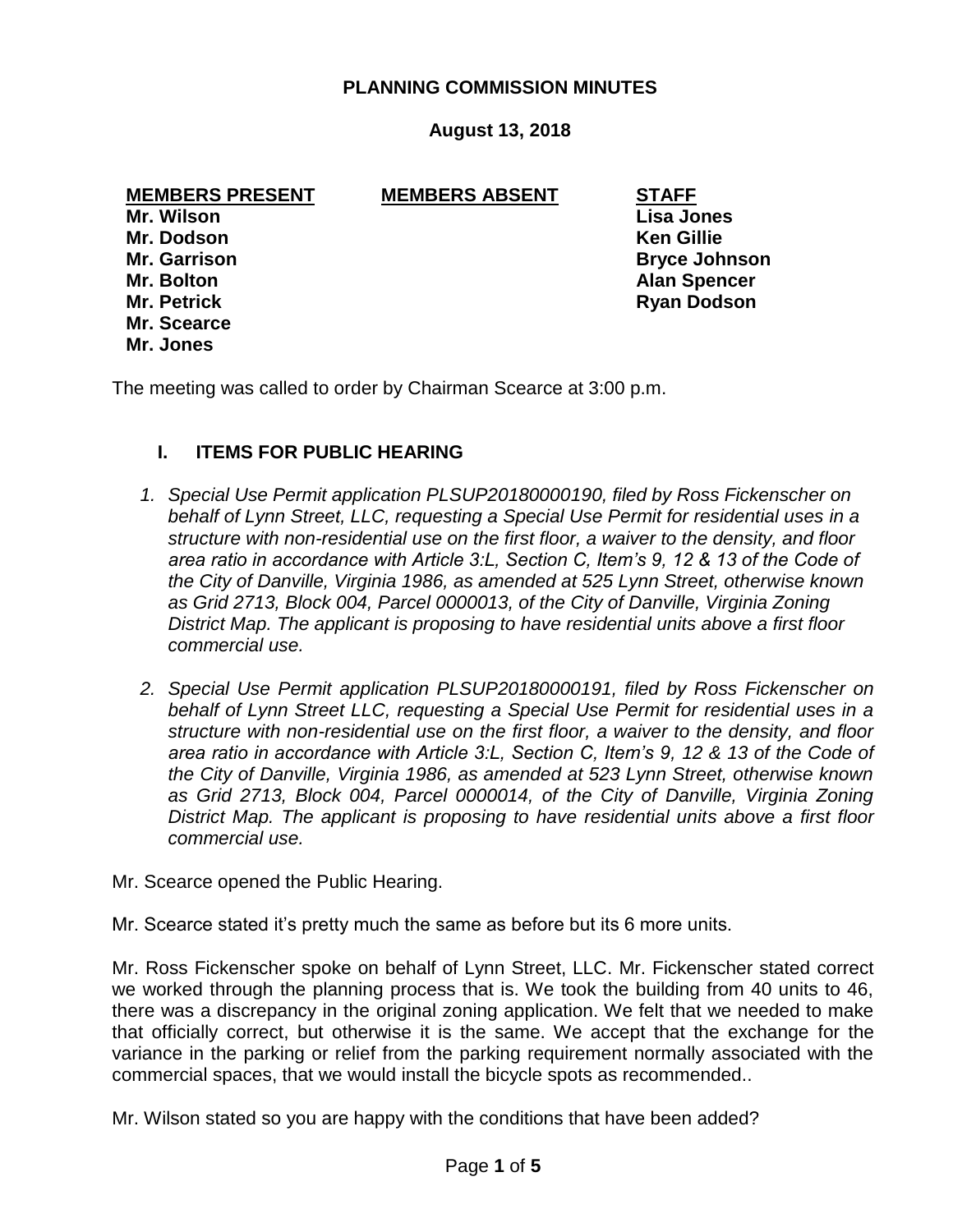Mr. Fickenscher stated from what I understand or recall from the hearing limited us to the bicycle parking, yes, and to the maximum number of units as 46, yes.

Mr. Jones stated would the bicycle parking be covered?

Mr. Wilson stated it says preferably covered.

Mr. Fickenscher stated that I can't commit to but I can commit to interior parking for bicycles that will obviously be covered. We would have exterior covered parking for bicycles this is off the path we are under historic destination of these two properties and will be pursuing State and Federal Tax Credits for these projects. So, as such I can't stand here and promise that I can install an overhang on the side of the building for that use. There are 2 areas that have shed type roofs one particularly in the back of the building closest to Newton. That would lend itself to bicycle parking anyhow because it is adjacent to the sidewalk. If that is the location then that is the location.

Mr. Scearce closed the Public Hearing.

**Mr. Garrison made a motion for approval for Special Use Permit application PLSUP20180000190 with conditions set by Staff. Mr. Dodson seconded the motion. The motion was approved by a 7-0 vote.**

**Mr. Garrison made a motion for approval for Special Use Permit PLSUP20180000191 as subject conditions set by the Planning Department. Mr. Dodson seconded the motion. The motion was approved by a 7-0 vote.**

*3. Special Use Permit application PLSUP20180000192, filed by Barry Davis, on behalf of Spotlight Express LLC, requesting a Special Use Permit to operate a bed and breakfast in accordance with Article 3:E Section C, Item 3 of the Code of the City of Danville, Virginia 1986, as amended at 418 Plum Street, otherwise known as Grid 2710, Block 006, Parcel 000005 of the City of Danville, Virginia Zoning District Map. The applicant is proposing to operate an Airbnb on a residential property.*

Mr. Scearce opened the Public Hearing.

Mr. R. J. Lackey, Attorney is representing Spotlight Express LLC. Mr. Lackey stated How many of you are familiar with Air BNB and how they work? It's sort of like Uber and Lyft now for hotel competition. Where you are qualified and you leave reviews and you give reviews and it's a fairly good process that people that use them are going to take care of your property. That is an important thing when you are operating in a neighborhood where people live. I wanted to make sure that you were aware of that kind of concept. One of the nice things of an owner is unlike a renter, a typical rental house you have someone already vetting the people, controlling it and looking at it. A renter you have to get an application, if you have to go look and call references. It's a much easier thing to control who comes and stays in your house and takes care of it. I'm sure Mr. Scearce has more rental horror stories than I do. We all know that getting a renter out is very difficult, causing problems and they can stay in there 2, 3, or 4 months while you are going through the legal process, they destroy the neighborhood and the property, if they so choose. That is one of the reasons that Mr. Davis wanted to use the Air BNB not to mention that he likes to go down there and it is right beside his house. He uses it you might want to say like a man cave. This is on Plum Street and I'm sure the Commissioners are aware that it doesn't get a lot of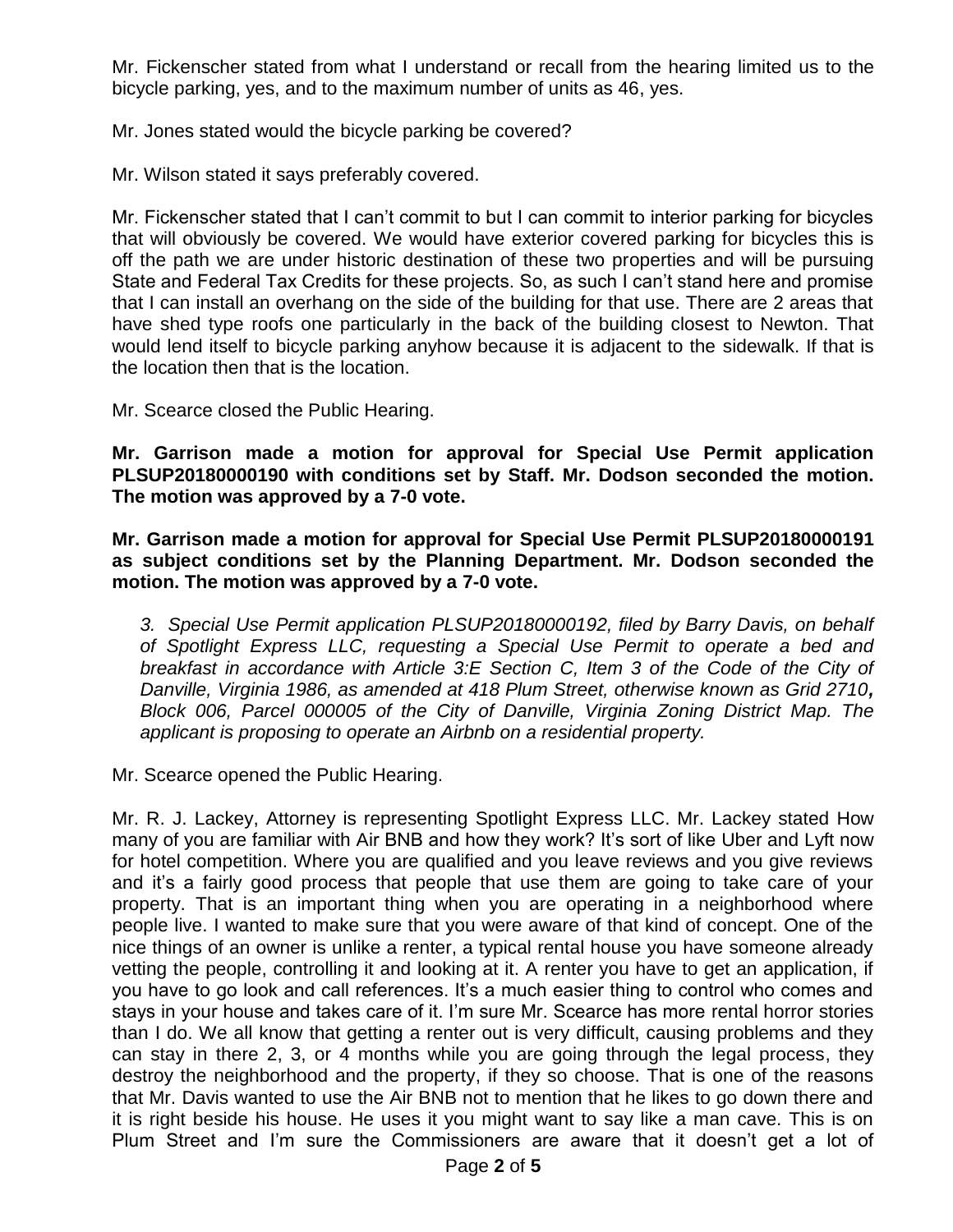investment. Mr. Davis has gone in and he bought this house for 16,000 dollars and it was assessed at the time for 8,500, you kind of get some sense of what we are talking with. He has put a lot of his own money in it and it is now assessed through the city for \$29,000, which was a significant improvement. Having the ability to use as an Air BNB he can have people come into our City and they will take care of his property. He rents to a lot of VIR drivers, people going to the Martinsville races. Not only do they take care of the City they spend money in our restaurants and shops. Like if someone took a leap of faith and opened up a restaurant up on Craighead Street 5 or 6 years ago when people really didn't want to go down to Craighead Street and now we all go down Craighead Street. We've got a trolley that runs down there and we have people investing and that is what it takes. It takes a man with a vision and a man with a little bit of risk in his guts to do something. You turn a neighborhood one house at a time. When someone has the risk and the ability to do it and so something as nice as those pictures it improve everybody's property value and they may say let me do that too. This is what Danville needs. He had this house before he realized that he was not in compliance with zoning. He had it on Air BNB website from March 10 to basically June 20. So 90 to 100 days and he rented it 28 days. It's not an intensive use it's a 1 bedroom place and It's usually a couple that stays there, 2 people. You are not having 8 to 10 people. Those people are staying there for a reason they are going to VIR or going wherever. I think it's a really good thing that he has done for his community and we ask that you support it. The City of Danville has increased Real Estate assessment so we gets a little bit of tax. The Air BNB if you approve it will be paying a hotel tax so we will get some tax revenue off of it. We have a little oasis in the community that will hopefully grow from there. So we ask for your strong approval.

Mr. Bolton stated it said that you have to be approved by Air BNB, has he already done that?

Mr. Lackey stated yes sir, he is very close to having a five star rating with Air BNB.

Mr. Scearce closed the Public Hearing.

**Mr. Bolton made a motion for approval for Special Use Permit PLSUP20180000192 subject to conditions recommended by staff. Mr. Petrick seconded the motion. The motion was approved by a 7-0 vote.**

*4. Request to amend Chapter 41 entitled "Zoning Ordinance" of the Code of the City of Danville, Virginia, 1986 as amended more Article 3.M: entitled "HR-C Highway Retail Commercial", Section C. entitled "Uses Permitted by Special Use Permit" by adding item #28 to allow for Urban agriculture* of interest.

Mr. Scearce opened the Public Hearing.

Mr. Scearce closed the Public Hearing

**Mr. Wilson made a motion for approval of the requested code amendment as submitted. Mr. Garrison seconded the motion. The motion was approved by a 7-0 vote.**

*5. Special Use Permit application PLSUP20180000196, filed by Robert Maher on behalf of Memorial Properties LP, requesting a Special Use Permit for urban agriculture in accordance with Article 3:M, Section C., Item 28, as amended at 760 Memorial Drive*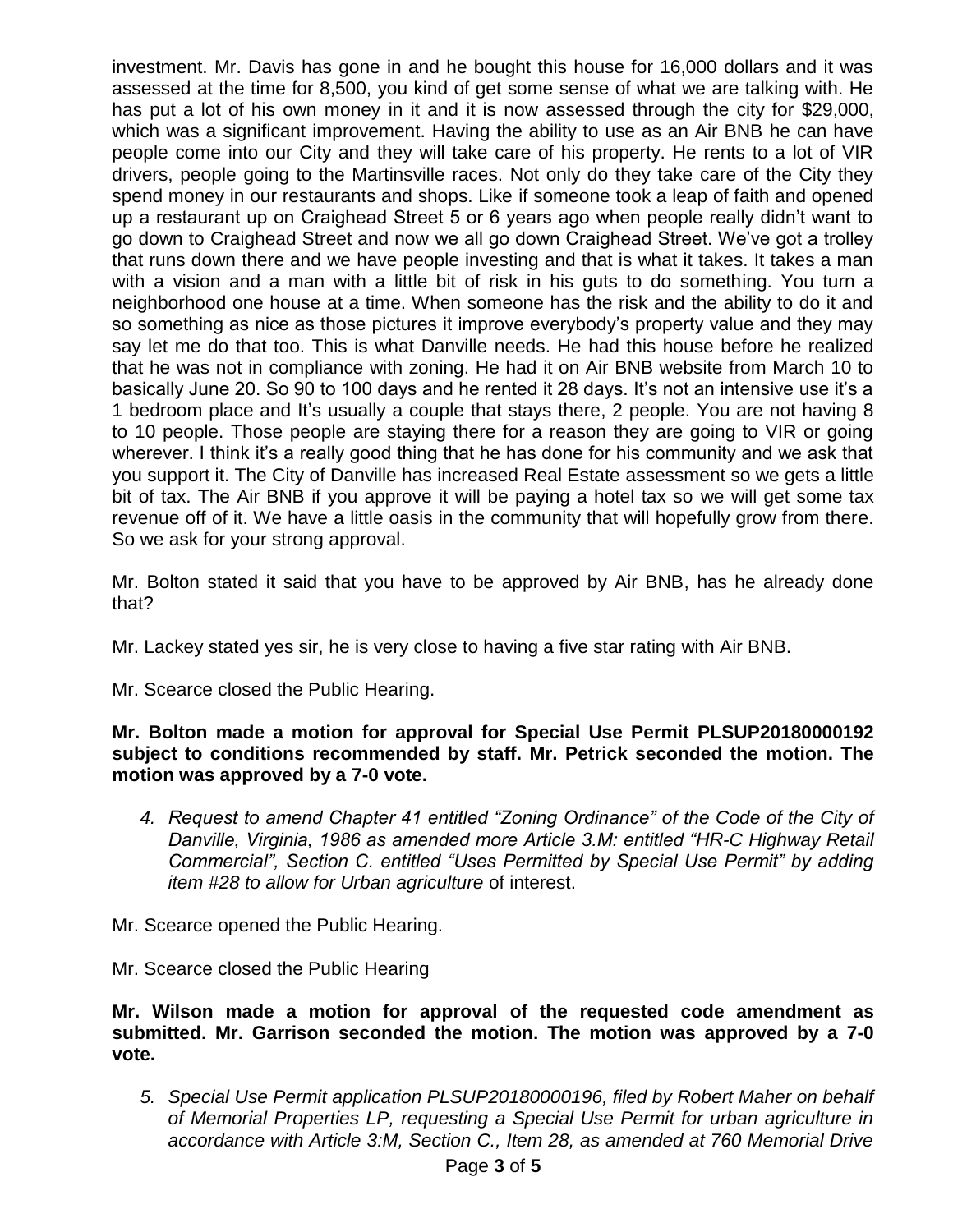*otherwise known as Grid 1711, Block 006, Parcel 0000002, of the City of Danville, Virginia Zoning District Map. The applicant is proposing an urban agriculture project/community garden.*

Mr. Scearce opened the Public Hearing.

Robert Maher stated I'm here on behalf of God's Store House. I have a brief presentation I just want to highlight on community need and overall purpose for this project. The community need is very cut and dry. There is a high poverty rate and high food insecurity rate. There are 9,620 food insecure individuals. There is a very large meal gap. We believe that God's Storehouse that is Urban Agriculture will be a great way not only help our existing customers but also motivate others throughout the City. So our purpose we are going to create a community garden and raise 20 beds with the hopes that individuals from this surrounding neighborhood will be able to use these community beds for individual use for helping supply food for themselves and their families. We also will provide education for people in this surrounding area, neighbors, education for schools, groups and work groups and also the volunteers that come to God's Storehouse on a daily basis. The site is just a little less than 1 acre, it is adjacent to God's Storehouse and Dodson Pest Control and it is across the street from the Danville Redevelopment Housing Authority Property and Cedar Terrace. We had a soil test conducted with no issues. It is 90 feet wide by 300 feet long and it previously was farm land. There is no livestock. There are a few phases of the project and phase 1 is new fencing, laying paths/gravel, planting of perennials. This is from August to October. Phase 2 greenhouse, raised bed construction, community outreach/promotion of raised beds for use. This is from November to March. Phase 3 farm stand and remaining plantings. Our project goals is to educate people of all ages and socio-economic background about local/healthy food, build community, bring people together from different walks of life, and create a space where everyone feels safe and welcome. We just want to improve community member's physical and mental health and be a part of starting a local food system in Danville.

Mr. Jones stated do you have any problems with the conditions set by staff?

Mr. Maher stated so we initially had plans for a farm stand that was part of our phase 3.Its not going to be done quickly and we are not married to having a fruit stand. It is something that we wanted to look at doing.

Mr. Jones stated second question the security are you going to fence this in and is there going to be light. How do you prevent people from visiting this place at 2:00 in the morning?

Mr. Maher stated yes we are going to have a 6 foot fence pretty much the same as the fencing at Dodson. We are actually going to tie in to their fence.

Mr. Bolton how often do you perform the soil test?

Mr. Maher stated the goal is to improve the soil gradually using things like mulch and by having nitrogen plants. It is not necessary to perform tests again because as soon as we start planting the soil will improve.

Mr. Scearce closed the Public Hearing.